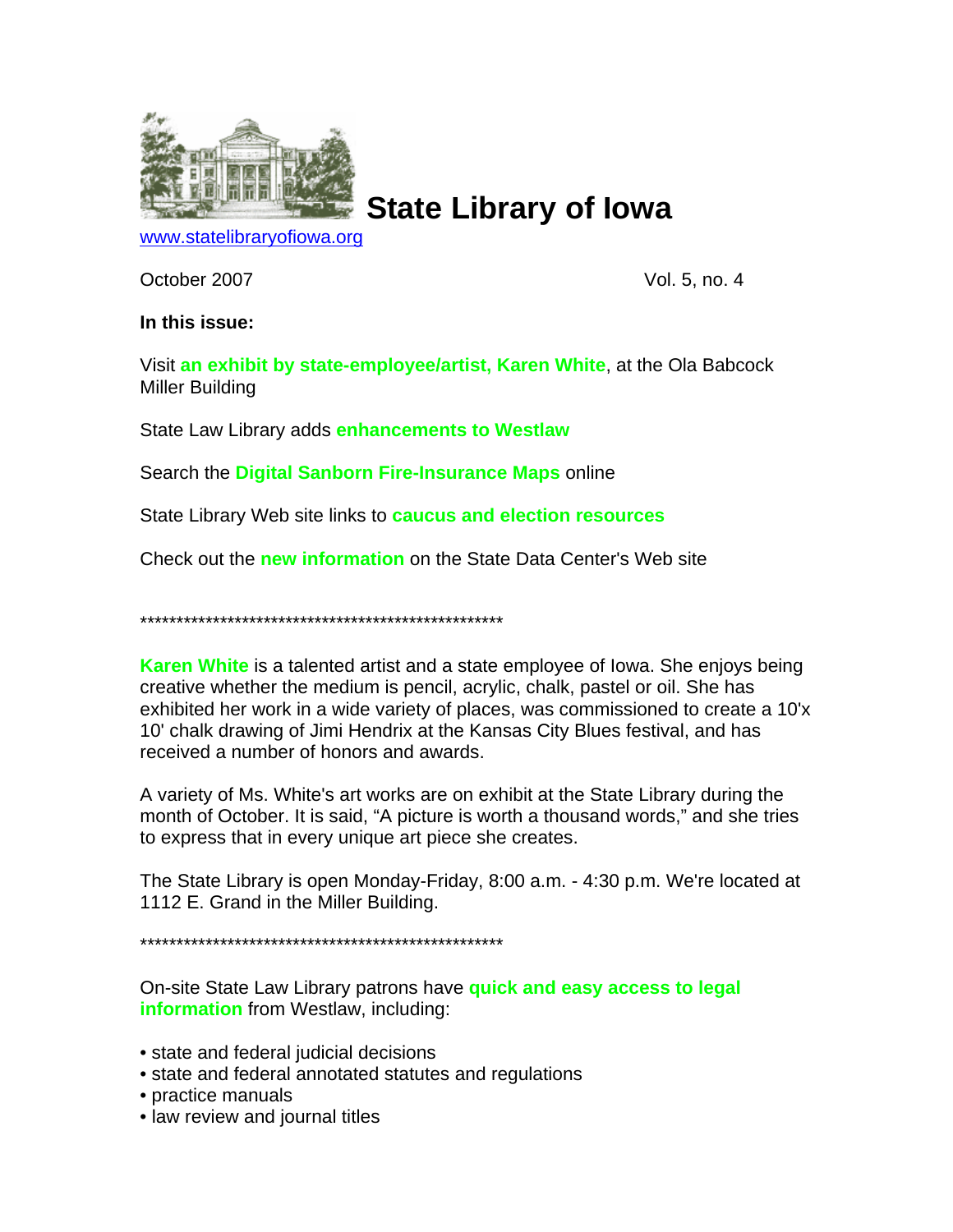• KeyCite Service, Key Number System, KeySearch Service

We've added **West's ResultsPlus Premium**, which automatically scours authoritative resources for on-point analysis, guidance, and other information to enhance and expand your search results. ResultsPlus Premium suggests articles related to your search, for a broader, deeper understanding of your topic.

We've also added **RegulationsPlus**, which provides everything you need to stay fully informed on any regulatory issue, with editorial summaries of caselaw decisions, KeyCite notification of changing and proposed regulations, etc. The service includes Federal Register content, agency opinions and decisions, statutory cross-references and valuable analysis. Easily scan and navigate federal document parts, sections and subsections, thanks to refined linking throughout code documents.

Stop by the Law Library, located on the second floor of the State Capitol Building, 8 a.m. - 4:30 p.m., Monday through Friday for a demonstration. Or call the State Law Library at 515-281-5124 or 800-248-4483 to schedule a brief one-on-one Westlaw tutorial so that you can begin taking advantage of these database enhancements!

\*\*\*\*\*\*\*\*\*\*\*\*\*\*\*\*\*\*\*\*\*\*\*\*\*\*\*\*\*\*\*\*\*\*\*\*\*\*\*\*\*\*\*\*\*\*\*\*\*\*

The State Library has added another online database for its customers: the **Digital Sanborn Maps**. Sanborn fire-insurance maps are a very useful tool for local historians, demographers, city planners, genealogists, and anyone studying the history of an urban area. These fire-insurance maps were developed by the Sanborn Company in the latter part of the 19th century for the purpose of showing fire hazards for each building in a town.

The digital maps cover more than 360 Iowa towns from the 1870's through the 1950's.

Some types of information that can be found on these maps include: building construction details (building materials, number of stories, elevators and stairs, date of construction); building use details (building name, commercial or residential, type of business located on the premises); location details (current address, past addresses, alleyways and prominent natural features); and land use details (parks, railroad tracks, underground pipes, street widths, land elevations).

To search the maps [click here](http://www.statelibraryofiowa.org/services/resources/sanborn-login), or go to the State Library's Web site at [www.statelibraryofiowa.org](http://www.statelibraryofiowa.org/), click on "Log in to Online Resources" in the left side bar, and select "Sanborn Maps". Use your State Library card number for access.

If you don't yet have a State Library [card click](http://www.statelibraryofiowa.org/services/state-library-card/index) here to register. Anyone who lives in the state of Iowa is eligible.